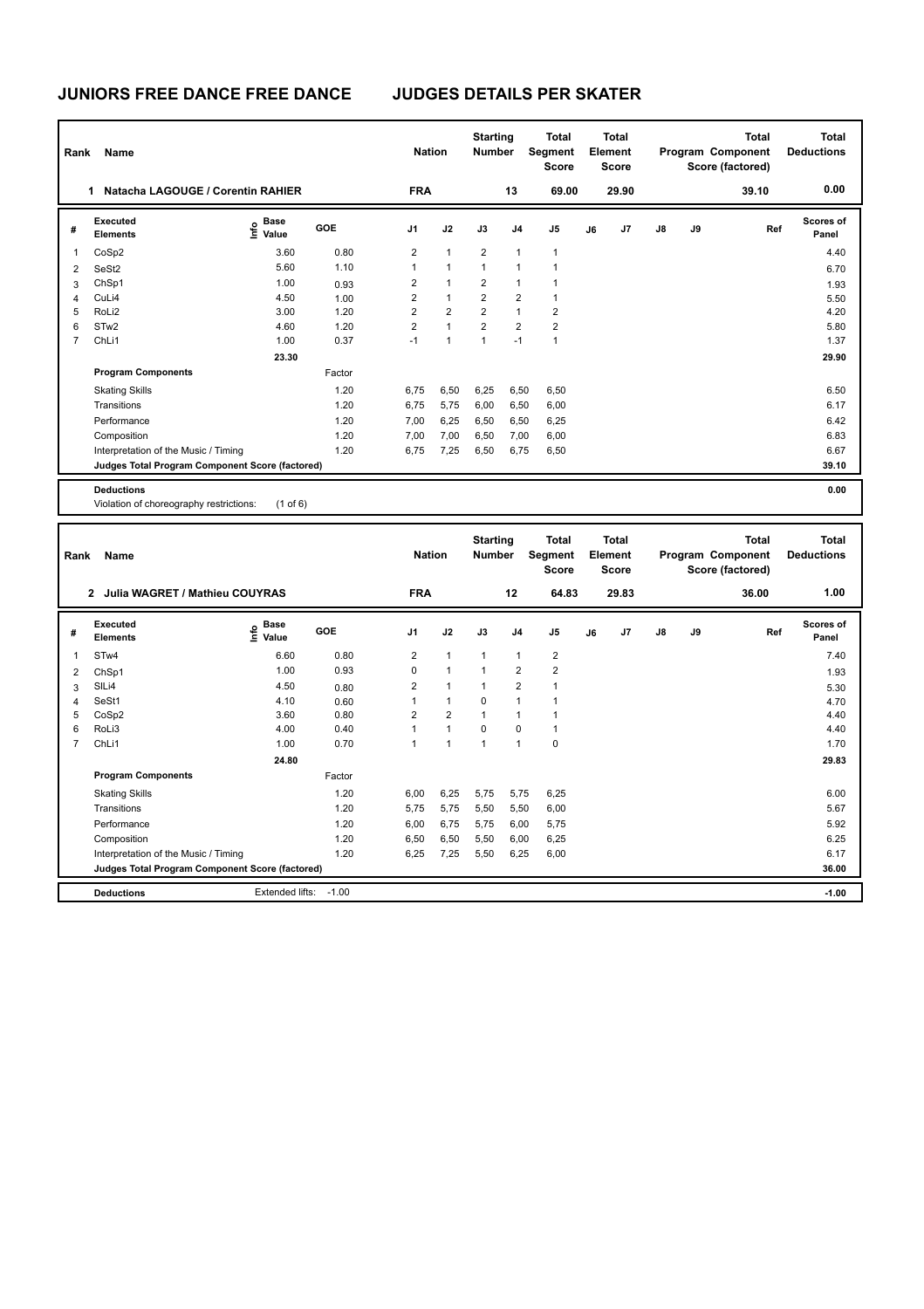| 3 Loicia DEMOUGEOT / Theo LE MERCIER<br><b>FRA</b><br>11<br>62.80<br>28.30<br>35.50<br><b>Executed</b><br>e Base<br>⊆ Value<br>GOE<br>J7<br>J9<br>J1<br>J2<br>J3<br>J <sub>4</sub><br>J5<br>J8<br>#<br>J6<br><b>Elements</b> | 1.00<br>Scores of<br>Ref<br>Panel<br>3.60 |  |
|------------------------------------------------------------------------------------------------------------------------------------------------------------------------------------------------------------------------------|-------------------------------------------|--|
|                                                                                                                                                                                                                              |                                           |  |
|                                                                                                                                                                                                                              |                                           |  |
| $-2$<br>$-2$<br>$-2$<br>$-2$<br>$-2$<br>SeSt <sub>2</sub><br>$-2.00$<br>1<br>5.60                                                                                                                                            |                                           |  |
| $\overline{2}$<br>$\overline{2}$<br>$\mathbf{1}$<br>$\overline{2}$<br>$\overline{2}$<br>1.20<br>4.50<br>$\overline{\mathbf{c}}$<br>SILi4                                                                                     | 5.70                                      |  |
| $\overline{2}$<br>$\mathbf{1}$<br>$\mathbf{1}$<br>$\overline{2}$<br>STw4<br>6.60<br>$\mathbf{1}$<br>3<br>0.80                                                                                                                | 7.40                                      |  |
| $\mathbf{1}$<br>$\mathbf{1}$<br>$\mathbf{1}$<br>$\mathbf{1}$<br>Sp1<br>2.60<br>$\mathbf{1}$<br>$\overline{4}$<br>0.60                                                                                                        | 3.20                                      |  |
| 5<br>RoLi3<br>4.00<br>1.00<br>$\overline{1}$<br>$\overline{2}$<br>$\mathbf{1}$<br>$\overline{2}$<br>$\overline{2}$                                                                                                           | 5.00                                      |  |
| $\overline{2}$<br>$\overline{2}$<br>6<br>$\mathbf 0$<br>$\mathbf{1}$<br>$\mathbf 0$<br>ChSp1<br>1.00<br>0.70                                                                                                                 | 1.70                                      |  |
| $\overline{7}$<br>1.00<br>0.70<br>$\Omega$<br>$\mathbf{1}$<br>$\mathbf{1}$<br>$\mathbf{1}$<br>$\overline{2}$<br>ChTw1                                                                                                        | 1.70                                      |  |
| 25.30                                                                                                                                                                                                                        | 28.30                                     |  |
| <b>Program Components</b><br>Factor                                                                                                                                                                                          |                                           |  |
| 1.20<br><b>Skating Skills</b><br>5,50<br>6,25<br>5,75<br>5,25<br>6,00                                                                                                                                                        | 5.75                                      |  |
| 1.20<br>5,50<br>Transitions<br>5,00<br>6,25<br>5,50<br>6,25                                                                                                                                                                  | 5.75                                      |  |
| 1.20<br>4,75<br>5,75<br>Performance<br>6,00<br>5,25<br>6,00                                                                                                                                                                  | 5.67                                      |  |
| 1.20<br>6,50<br>5,75<br>6,25<br>Composition<br>5,75<br>6,50                                                                                                                                                                  | 6.17                                      |  |
| 1.20<br>7,00<br>6,50<br>Interpretation of the Music / Timing<br>5,75<br>6,00<br>6,25                                                                                                                                         | 6.25                                      |  |
| Judges Total Program Component Score (factored)                                                                                                                                                                              | 35.50                                     |  |
| Falls: -1.00<br><b>Deductions</b>                                                                                                                                                                                            | $-1.00$                                   |  |
| Music requirements violation:<br>$(1$ of $6)$                                                                                                                                                                                |                                           |  |
|                                                                                                                                                                                                                              |                                           |  |
| <b>Starting</b><br><b>Total</b><br>Total<br><b>Total</b>                                                                                                                                                                     | <b>Total</b>                              |  |
| Segment<br>Program Component<br><b>Nation</b><br>Number<br>Element<br>Rank<br>Name                                                                                                                                           | <b>Deductions</b>                         |  |
| <b>Score</b><br><b>Score</b><br>Score (factored)                                                                                                                                                                             |                                           |  |
| 4 Marie DUPAYAGE / Thomas NABAIS<br><b>FRA</b><br>10<br>62.34<br>31.84<br>30.50                                                                                                                                              | 0.00                                      |  |
| Executed<br>$\overset{\circ}{\text{E}}$ Value<br><b>GOE</b><br>J1<br>J2<br>J3<br>J5<br>J7<br>J8<br>J9<br>J4<br>J6<br>#<br>Elements                                                                                           | Scores of<br>Ref<br>Panel                 |  |
| Sp4<br>5.60<br>0.60<br>$\mathbf{1}$<br>$\mathbf{1}$<br>$\mathbf{1}$<br>$\mathbf{1}$<br>$\overline{1}$<br>1                                                                                                                   | 6.20                                      |  |
| 4.50<br>$\overline{2}$<br>$\mathbf{1}$<br>$\mathbf{1}$<br>$\mathbf{1}$<br>$\overline{2}$<br>0.80<br>$\overline{2}$<br>SILi4                                                                                                  | 5.30                                      |  |
| $\pmb{0}$<br>STw4<br>6.60<br>$\mathbf{1}$<br>$\mathbf{1}$<br>0<br>1<br>3<br>0.40                                                                                                                                             | 7.00                                      |  |
| SeSt2<br>5.60<br>$\mathbf{1}$<br>$\mathbf{1}$<br>$\mathbf 0$<br>0<br>$\mathbf 0$<br>$\overline{4}$<br>0.37                                                                                                                   | 5.97                                      |  |
| 5<br>$\mathbf{1}$<br>RoLi4<br>4.50<br>$\mathbf 0$<br>$\mathbf{1}$<br>0<br>$\mathbf{1}$<br>0.40                                                                                                                               | 4.90                                      |  |
| $\mathbf 0$<br>$\mathbf 0$<br>$\mathbf 0$<br>6<br>ChLi1<br>1.00<br>0.00<br>$-1$<br>$\mathbf{1}$                                                                                                                              | 1.00                                      |  |
| $\overline{7}$<br>$\Omega$<br>ChTw1<br>1.00<br>0.47<br>$\overline{1}$<br>$\mathbf{1}$<br>$\mathbf{1}$<br>$\mathbf 0$                                                                                                         | 1.47                                      |  |
| 28.80                                                                                                                                                                                                                        | 31.84                                     |  |
| <b>Program Components</b><br>Factor                                                                                                                                                                                          |                                           |  |
| 1.20<br>5,00<br><b>Skating Skills</b><br>5,50<br>5,50<br>5,00<br>4,50                                                                                                                                                        | 5.17                                      |  |
| 1.20<br>Transitions<br>5,00<br>5,25<br>5,50<br>4,25<br>4,75                                                                                                                                                                  | 5.00                                      |  |
| 1.20<br>5,75<br>Performance<br>4,75<br>5,00<br>5,00<br>4,75                                                                                                                                                                  | 4.92                                      |  |
| 1.20<br>5,25<br>5,50<br>5,75<br>4,50<br>Composition<br>4,75                                                                                                                                                                  | 5.17                                      |  |
| Interpretation of the Music / Timing<br>1.20<br>5,25<br>6,00<br>5,50<br>4,50<br>4,75                                                                                                                                         | 5.17                                      |  |
| Judges Total Program Component Score (factored)                                                                                                                                                                              | 30.50                                     |  |

**Deductions 0.00**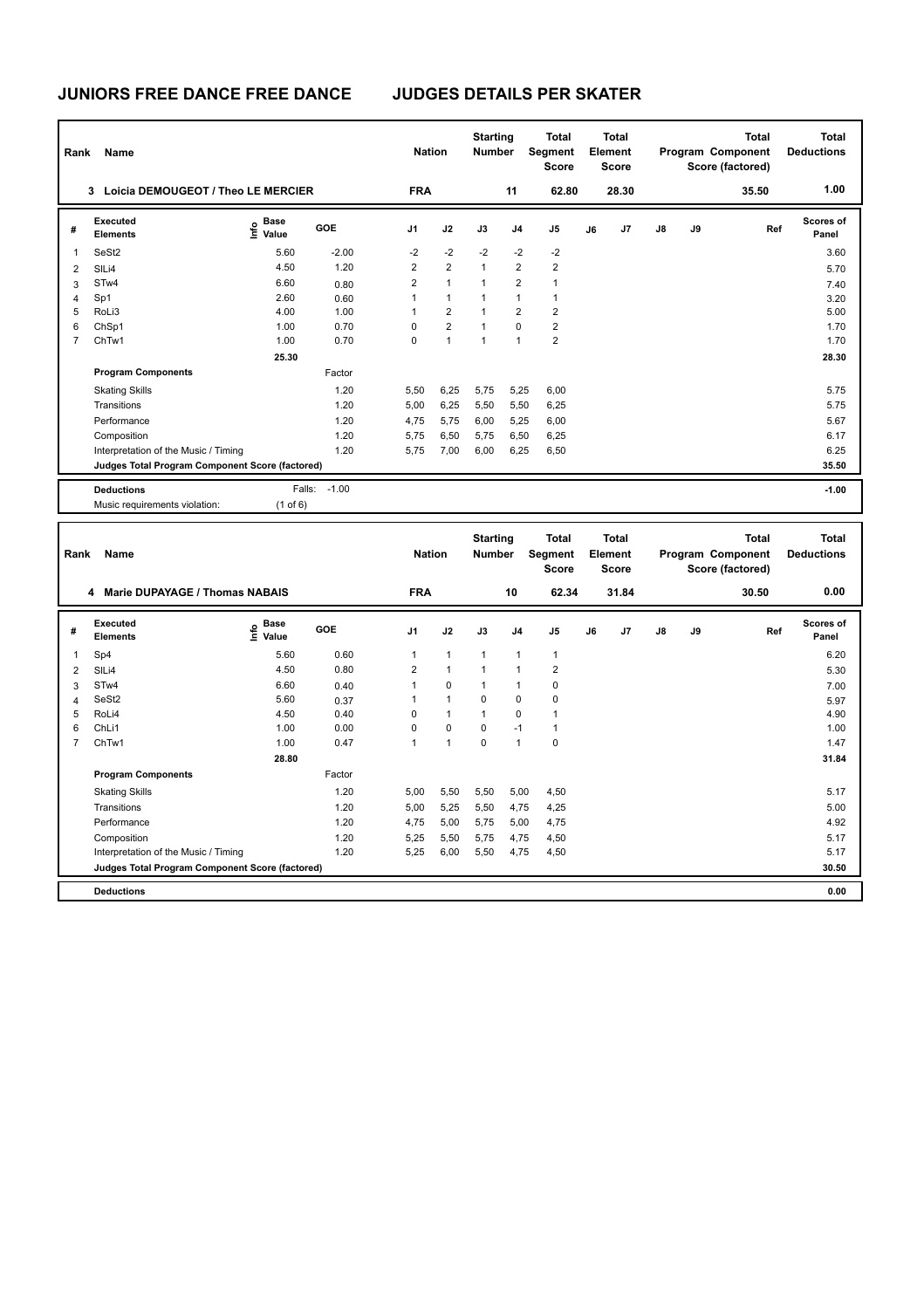| Rank           | Name                                            |                                  |            | <b>Nation</b>  |                | <b>Starting</b><br><b>Number</b> |             | <b>Total</b><br>Segment<br><b>Score</b> |    | Total<br>Element<br><b>Score</b> |               |    | Total<br>Program Component<br>Score (factored) | <b>Total</b><br><b>Deductions</b> |
|----------------|-------------------------------------------------|----------------------------------|------------|----------------|----------------|----------------------------------|-------------|-----------------------------------------|----|----------------------------------|---------------|----|------------------------------------------------|-----------------------------------|
|                | <b>Villo MARTON / Danyil SEMKO</b><br>5         |                                  |            | <b>HUN</b>     |                |                                  | 7           | 59.60                                   |    | 29.60                            |               |    | 30.00                                          | 0.00                              |
| #              | Executed<br><b>Elements</b>                     | <b>Base</b><br>o Base<br>⊆ Value | <b>GOE</b> | J1             | J2             | J3                               | J4          | J <sub>5</sub>                          | J6 | J7                               | $\mathsf{J}8$ | J9 | Ref                                            | <b>Scores of</b><br>Panel         |
| 1              | STw4                                            | 6.60                             | 0.20       | $\mathbf{1}$   | $\mathbf 0$    | $\mathbf{1}$                     | $-1$        | $\mathbf 0$                             |    |                                  |               |    |                                                | 6.80                              |
| $\overline{2}$ | SILi4                                           | 4.50                             | 0.60       | $\mathbf{1}$   | $\mathbf{1}$   | $\overline{2}$                   | 1           | $\mathbf 0$                             |    |                                  |               |    |                                                | 5.10                              |
| 3              | Sp4                                             | 5.60                             | 0.80       | $\overline{2}$ | $\overline{2}$ | 1                                | 1           | $\mathbf{1}$                            |    |                                  |               |    |                                                | 6.40                              |
| 4              | CiSt1                                           | 4.10                             | 0.20       | 0              | $\mathbf{1}$   | $\mathbf{1}$                     | $-1$        | 0                                       |    |                                  |               |    |                                                | 4.30                              |
| 5              | CuLi2                                           | 3.00                             | 0.60       | 1              | $\mathbf{1}$   | 1                                | 1           | $\mathbf{1}$                            |    |                                  |               |    |                                                | 3.60                              |
| 6              | ChSp1                                           | 1.00                             | 0.70       | 1              | $\mathbf{1}$   | $\mathbf{1}$                     | $\mathbf 0$ | $\overline{2}$                          |    |                                  |               |    |                                                | 1.70                              |
| $\overline{7}$ | ChLi1                                           | 1.00                             | 0.70       | $\overline{2}$ | $\mathbf{1}$   | $\mathbf{1}$                     | 1           | $\mathbf{1}$                            |    |                                  |               |    |                                                | 1.70                              |
|                |                                                 | 25.80                            |            |                |                |                                  |             |                                         |    |                                  |               |    |                                                | 29.60                             |
|                | <b>Program Components</b>                       |                                  | Factor     |                |                |                                  |             |                                         |    |                                  |               |    |                                                |                                   |
|                | <b>Skating Skills</b>                           |                                  | 1.20       | 5,25           | 5,25           | 5,75                             | 5,00        | 4,50                                    |    |                                  |               |    |                                                | 5.17                              |
|                | Transitions                                     |                                  | 1.20       | 4,00           | 4,75           | 5,50                             | 5,00        | 4,00                                    |    |                                  |               |    |                                                | 4.58                              |
|                | Performance                                     |                                  | 1.20       | 5,00           | 5,50           | 6,00                             | 5,00        | 4,75                                    |    |                                  |               |    |                                                | 5.17                              |
|                | Composition                                     |                                  | 1.20       | 5,00           | 4,50           | 6,00                             | 4,75        | 4,25                                    |    |                                  |               |    |                                                | 4.75                              |
|                | Interpretation of the Music / Timing            |                                  | 1.20       | 5,50           | 5,50           | 6,00                             | 5,00        | 4,50                                    |    |                                  |               |    |                                                | 5.33                              |
|                | Judges Total Program Component Score (factored) |                                  |            |                |                |                                  |             |                                         |    |                                  |               |    |                                                | 30.00                             |
|                | <b>Deductions</b>                               |                                  |            |                |                |                                  |             |                                         |    |                                  |               |    |                                                | 0.00                              |

**Total Deductions Total Program Component Score (factored) Total Element Score Total Segment Score Starting Rank Name Nation Number # Executed Elements Base Value GOE J1 J2 J3 J4 J5 J6 J7 J8 J9 Scores of Panel** 1 4.50 0.80 2 1 2 1 1 **Ref**  المساحة المساحة المساحة المساحة المساحة المساحة المساحة المساحة المساحة المساحة المساحة المساحة المساحة المساح<br>1.50 International SILi4<br>1.50 0.80 2 1 2 1 1  **6 Lou TERREAUX / Noe PERRON FRA 8 54.53 26.53 28.00 0.00** 2 STw4 6.60 0.60 1 0 2 1 1 7.20 3 CuLi3 4.00 0.80 1 2 2 1 1 4.80 4 CoSp1 2.60 0.20 0 1 1 0 0 2.80 5 CiSt1 4.10 0.20 0 0 1 0 1 4.30 6 ChSp1 1.00 -0.10 0 -1 0 -1 1 0.90 7 ChLi1 1.00 0.23 -1 1 1 0 0 1.23  **23.80 26.53 Program Components**  Skating Skills **4,75** 5,00 5,75 4,50 4,50 Factor 1.20 4.75 Transitions 1.20 4,75 4,25 5,75 4,25 4,25 4.42 Performance 1.20 4,50 4,50 6,00 4,50 4,00 4.50 Composition 1.20 5,00 4,50 6,00 4,50 4,75 4.75 Interpretation of the Music / Timing 1.20 5,00 5,25 6,00 4,50 4,50 4,50 4,50 4.92 4.92 **Deductions 0.00 Judges Total Program Component Score (factored) 28.00**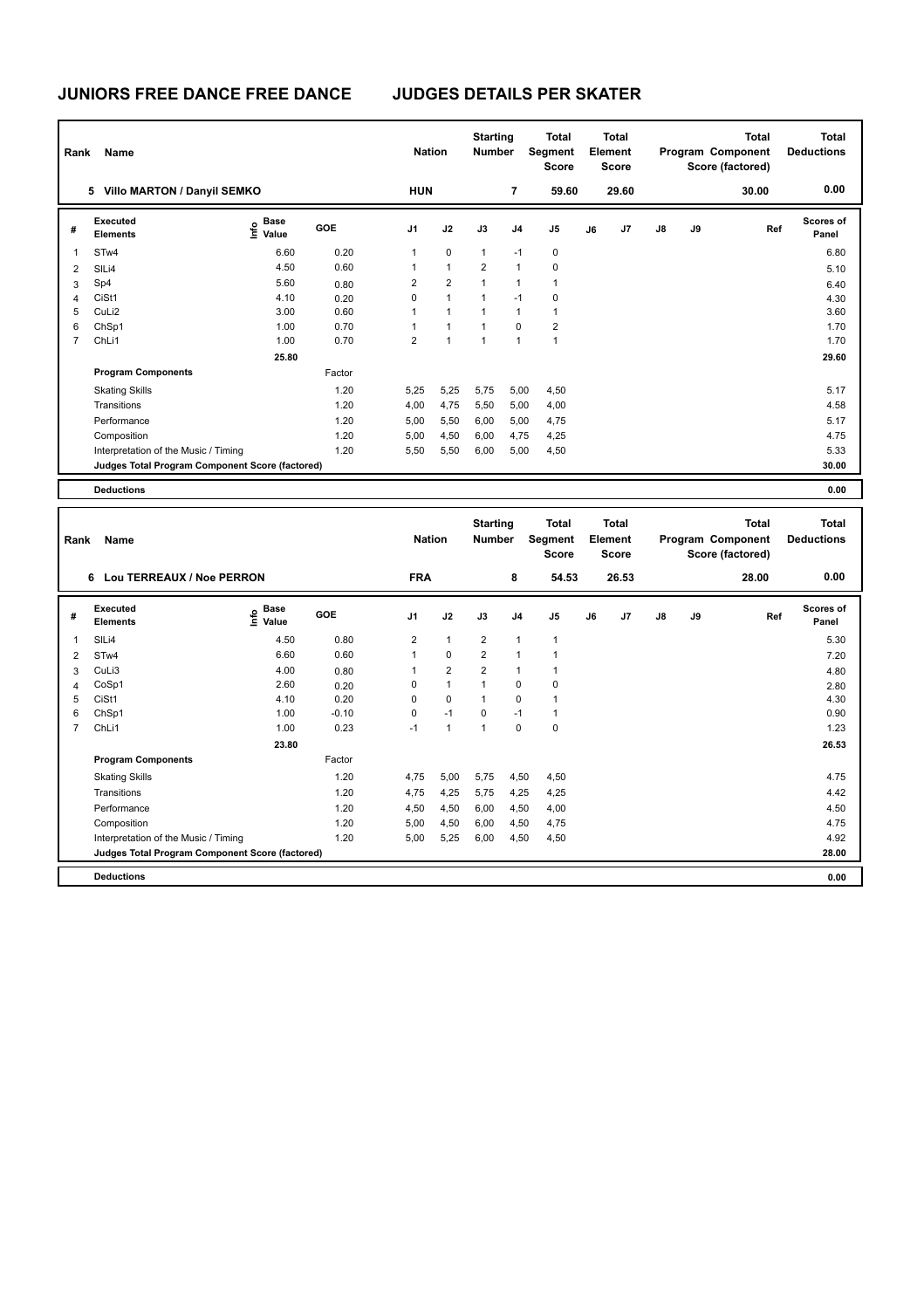| Rank           | Name                                            |                                  |         | <b>Nation</b> |              | <b>Starting</b><br><b>Number</b> |                | <b>Total</b><br>Segment<br><b>Score</b> |    | Total<br>Element<br><b>Score</b> |               |    | Total<br>Program Component<br>Score (factored) | Total<br><b>Deductions</b> |
|----------------|-------------------------------------------------|----------------------------------|---------|---------------|--------------|----------------------------------|----------------|-----------------------------------------|----|----------------------------------|---------------|----|------------------------------------------------|----------------------------|
|                | <b>Mathilde VIARD / Renan MANCEAUX</b><br>7     |                                  |         | <b>FRA</b>    |              |                                  | 6              | 53.67                                   |    | 26.57                            |               |    | 27.10                                          | 0.00                       |
| #              | Executed<br><b>Elements</b>                     | <b>Base</b><br>e Base<br>⊆ Value | GOE     | J1            | J2           | J3                               | J <sub>4</sub> | J <sub>5</sub>                          | J6 | J <sub>7</sub>                   | $\mathsf{J}8$ | J9 | Ref                                            | <b>Scores of</b><br>Panel  |
| $\mathbf{1}$   | Sp <sub>2</sub>                                 | 3.60                             | 0.00    | 0             | $\mathbf 0$  | $-1$                             | 0              | $\mathbf 0$                             |    |                                  |               |    |                                                | 3.60                       |
| $\overline{2}$ | SeSt <sub>2</sub>                               | 5.60                             | 0.37    | 1             | $\mathbf{1}$ | 0                                | 0              | $\mathbf 0$                             |    |                                  |               |    |                                                | 5.97                       |
| 3              | STw3                                            | 5.60                             | 0.60    | 1             | $\mathbf{1}$ | $\mathbf{1}$                     | 1              | 1                                       |    |                                  |               |    |                                                | 6.20                       |
| $\overline{4}$ | SILi4                                           | 4.50                             | 0.00    | $-1$          | $\mathbf 0$  | 0                                | 0              | $\mathbf 0$                             |    |                                  |               |    |                                                | 4.50                       |
| 5              | RoLi4                                           | 4.50                             | 0.00    | 1             | $\mathbf 0$  | 0                                | 0              | $\mathbf 0$                             |    |                                  |               |    |                                                | 4.50                       |
| 6              | ChLi1                                           | 1.00                             | 0.00    | 1             | $\mathbf 0$  | $-1$                             | 0              | 0                                       |    |                                  |               |    |                                                | 1.00                       |
| $\overline{7}$ | ChSp1                                           | 1.00                             | $-0.20$ | $-1$          | 0            | $-1$                             | $-1$           | 0                                       |    |                                  |               |    |                                                | 0.80                       |
|                |                                                 | 25.80                            |         |               |              |                                  |                |                                         |    |                                  |               |    |                                                | 26.57                      |
|                | <b>Program Components</b>                       |                                  | Factor  |               |              |                                  |                |                                         |    |                                  |               |    |                                                |                            |
|                | <b>Skating Skills</b>                           |                                  | 1.20    | 5,25          | 5,25         | 4,50                             | 4,00           | 4,50                                    |    |                                  |               |    |                                                | 4.75                       |
|                | Transitions                                     |                                  | 1.20    | 4,75          | 4,50         | 4,25                             | 4,00           | 4,25                                    |    |                                  |               |    |                                                | 4.33                       |
|                | Performance                                     |                                  | 1.20    | 5,00          | 4,75         | 4,50                             | 4,25           | 3,75                                    |    |                                  |               |    |                                                | 4.50                       |
|                | Composition                                     |                                  | 1.20    | 5,25          | 4,50         | 4,50                             | 4,50           | 4,25                                    |    |                                  |               |    |                                                | 4.50                       |
|                | Interpretation of the Music / Timing            |                                  | 1.20    | 5,00          | 5,50         | 4,50                             | 4,00           | 4,00                                    |    |                                  |               |    |                                                | 4.50                       |
|                | Judges Total Program Component Score (factored) |                                  |         |               |              |                                  |                |                                         |    |                                  |               |    |                                                | 27.10                      |
|                | <b>Deductions</b>                               |                                  |         |               |              |                                  |                |                                         |    |                                  |               |    |                                                | 0.00                       |

| Rank           | Name                                            |                              |         | <b>Nation</b>  |              | <b>Starting</b><br><b>Number</b> |                         | <b>Total</b><br><b>Segment</b><br><b>Score</b> |    | Total<br>Element<br><b>Score</b> |               |    | Total<br>Program Component<br>Score (factored) | Total<br><b>Deductions</b> |
|----------------|-------------------------------------------------|------------------------------|---------|----------------|--------------|----------------------------------|-------------------------|------------------------------------------------|----|----------------------------------|---------------|----|------------------------------------------------|----------------------------|
|                | Maia IANNETTA / Arnaud CAFFA<br>8               |                              |         | <b>FRA</b>     |              |                                  | 9                       | 51.27                                          |    | 23.37                            |               |    | 27.90                                          | 0.00                       |
| #              | Executed<br><b>Elements</b>                     | <b>Base</b><br>١nf٥<br>Value | GOE     | J1             | J2           | J3                               | J <sub>4</sub>          | J <sub>5</sub>                                 | J6 | J7                               | $\mathsf{J}8$ | J9 | Ref                                            | <b>Scores of</b><br>Panel  |
| 1              | CoSp2                                           | 3.60                         | 0.60    | 1              | $\mathbf{1}$ | $\mathbf 0$                      | $\overline{\mathbf{c}}$ | $\mathbf{1}$                                   |    |                                  |               |    |                                                | 4.20                       |
| 2              | CuLi4                                           | 4.50                         | 0.60    | 0              | $\mathbf{1}$ | $\mathbf{1}$                     | 1                       | $\overline{\mathbf{c}}$                        |    |                                  |               |    |                                                | 5.10                       |
| 3              | STw1                                            | 3.10                         | $-0.43$ | $-2$           | $-1$         | $-1$                             | $-1$                    | $-2$                                           |    |                                  |               |    |                                                | 2.67                       |
| $\overline{4}$ | CiSt1                                           | 4.10                         | $-0.17$ | 0              | 0            | $\mathbf 0$                      | $-1$                    | $-1$                                           |    |                                  |               |    |                                                | 3.93                       |
| 5              | ChSp1                                           | 1.00                         | 0.47    | 1              | $\mathbf{1}$ | $\Omega$                         | $-1$                    | 1                                              |    |                                  |               |    |                                                | 1.47                       |
| 6              | RoLi4                                           | 4.50                         | 0.60    | $\overline{2}$ | $\mathbf{1}$ | $\mathbf{1}$                     | $\mathbf{1}$            | 1                                              |    |                                  |               |    |                                                | 5.10                       |
| $\overline{7}$ | ChTw1                                           | 1.00                         | $-0.10$ | $-1$           | 0            | $\mathbf 0$                      | $\Omega$                | $-1$                                           |    |                                  |               |    |                                                | 0.90                       |
|                |                                                 | 21.80                        |         |                |              |                                  |                         |                                                |    |                                  |               |    |                                                | 23.37                      |
|                | <b>Program Components</b>                       |                              | Factor  |                |              |                                  |                         |                                                |    |                                  |               |    |                                                |                            |
|                | <b>Skating Skills</b>                           |                              | 1.20    | 5,00           | 5,00         | 5,75                             | 5,00                    | 4,75                                           |    |                                  |               |    |                                                | 5.00                       |
|                | Transitions                                     |                              | 1.20    | 4,00           | 3.75         | 5,50                             | 4,00                    | 4,25                                           |    |                                  |               |    |                                                | 4.08                       |
|                | Performance                                     |                              | 1.20    | 4,25           | 4,50         | 5,50                             | 5,00                    | 4,50                                           |    |                                  |               |    |                                                | 4.67                       |
|                | Composition                                     |                              | 1.20    | 4,75           | 4,25         | 5,25                             | 4,75                    | 4,00                                           |    |                                  |               |    |                                                | 4.58                       |
|                | Interpretation of the Music / Timing            |                              | 1.20    | 5,00           | 5,00         | 5,50                             | 4,75                    | 4,50                                           |    |                                  |               |    |                                                | 4.92                       |
|                | Judges Total Program Component Score (factored) |                              |         |                |              |                                  |                         |                                                |    |                                  |               |    |                                                | 27.90                      |
|                | <b>Deductions</b>                               |                              |         |                |              |                                  |                         |                                                |    |                                  |               |    |                                                | 0.00                       |
|                | Violation of choreography restrictions:         | $(2 \text{ of } 6)$          |         |                |              |                                  |                         |                                                |    |                                  |               |    |                                                |                            |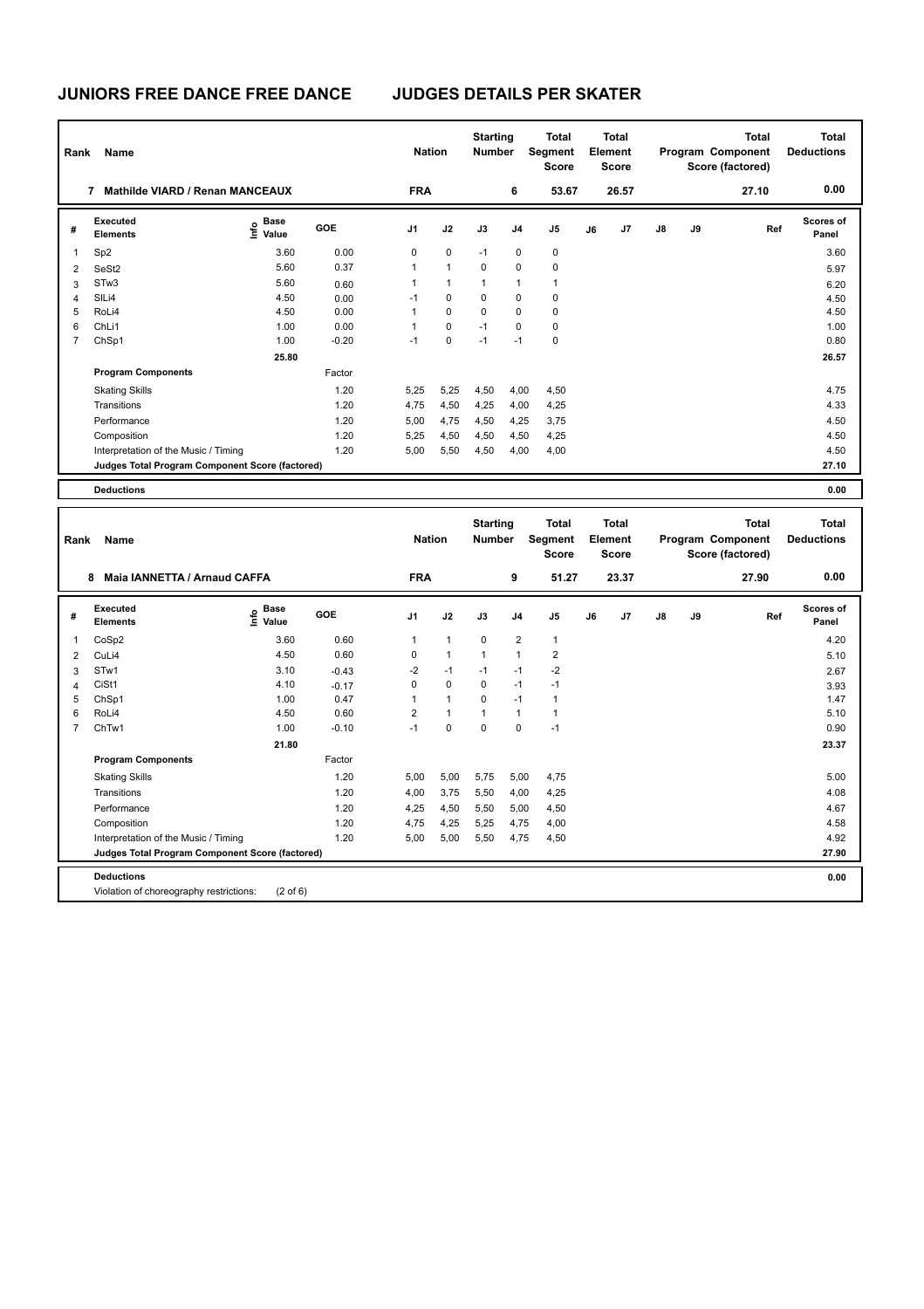| Rank           | Name                                               |                                                      |                 | <b>Nation</b>        |                      | <b>Starting</b><br>Number        |              | <b>Total</b><br>Segment<br><b>Score</b> |    | <b>Total</b><br>Element<br><b>Score</b> |    |    | <b>Total</b><br>Program Component<br>Score (factored) | <b>Total</b><br><b>Deductions</b> |
|----------------|----------------------------------------------------|------------------------------------------------------|-----------------|----------------------|----------------------|----------------------------------|--------------|-----------------------------------------|----|-----------------------------------------|----|----|-------------------------------------------------------|-----------------------------------|
|                | 9 Justine SCACHE / Brandon LABELLE                 |                                                      |                 | <b>FRA</b>           |                      |                                  | 4            | 49.90                                   |    | 26.40                                   |    |    | 24.50                                                 | 1.00                              |
| #              | <b>Executed</b><br><b>Elements</b>                 | e Base<br>E Value                                    | <b>GOE</b>      | J1                   | J2                   | J3                               | J4           | J5                                      | J6 | J7                                      | J8 | J9 | Ref                                                   | Scores of<br>Panel                |
| $\mathbf{1}$   | RoLi2                                              | 3.00                                                 | 0.60            | $\mathbf{1}$         | $\mathbf{1}$         | $\mathbf{1}$                     | $\mathbf{1}$ | $\mathbf{1}$                            |    |                                         |    |    |                                                       | 3.60                              |
| $\overline{2}$ | STw4                                               | 6.60                                                 | 0.60            | $\overline{2}$       | $\mathbf{1}$         | $\mathbf{1}$                     | 1            | 1                                       |    |                                         |    |    |                                                       | 7.20                              |
| 3              | ChTw1                                              | 1.00                                                 | 0.47            | $\mathbf{1}$         | $\mathbf{1}$         | 0                                | 0            | $\overline{\mathbf{c}}$                 |    |                                         |    |    |                                                       | 1.47                              |
| $\overline{4}$ | CoSp3                                              | 4.60                                                 | 0.20            | $\mathbf 0$          | $\mathbf{1}$         | $\mathbf 0$                      | 0            | $\mathbf{1}$                            |    |                                         |    |    |                                                       | 4.80                              |
| 5              | CiSt1                                              | 4.10                                                 | $-0.50$         | $-1$                 | $\Omega$             | $-1$                             | $-1$         | $-1$                                    |    |                                         |    |    |                                                       | 3.60                              |
| 6              | SILi4                                              | 4.50                                                 | 0.00            | $\pmb{0}$            | $\pmb{0}$            | $\mathbf 0$                      | 0            | $\pmb{0}$                               |    |                                         |    |    |                                                       | 4.50                              |
| $\overline{7}$ | ChL <sub>i1</sub>                                  | 1.00                                                 | 0.23            | $\mathbf 0$          | $\mathbf{1}$         | $\mathbf{1}$                     | $\mathbf 0$  | $-1$                                    |    |                                         |    |    |                                                       | 1.23                              |
|                |                                                    | 24.80                                                |                 |                      |                      |                                  |              |                                         |    |                                         |    |    |                                                       | 26.40                             |
|                | <b>Program Components</b>                          |                                                      | Factor          |                      |                      |                                  |              |                                         |    |                                         |    |    |                                                       |                                   |
|                | <b>Skating Skills</b>                              |                                                      | 1.20            | 4,50                 | 4,50                 | 4,25                             | 3,50         | 4,00                                    |    |                                         |    |    |                                                       | 4.25                              |
|                | Transitions                                        |                                                      | 1.20            | 4,00                 | 4,25                 | 3,75                             | 4,00         | 4,25                                    |    |                                         |    |    |                                                       | 4.08                              |
|                | Performance                                        |                                                      | 1.20            | 3,75                 | 3,50                 | 4,00                             | 3,75         | 3,50                                    |    |                                         |    |    |                                                       | 3.67                              |
|                | Composition                                        |                                                      | 1.20            | 4,25                 | 4,25                 | 4,25                             | 4,50         | 4,00                                    |    |                                         |    |    |                                                       | 4.25                              |
|                | Interpretation of the Music / Timing               |                                                      | 1.20            | 4,00                 | 4,50                 | 4,00                             | 4,50         | 3,25                                    |    |                                         |    |    |                                                       | 4.17                              |
|                | Judges Total Program Component Score (factored)    |                                                      |                 |                      |                      |                                  |              |                                         |    |                                         |    |    |                                                       | 24.50                             |
|                |                                                    |                                                      |                 |                      |                      |                                  |              |                                         |    |                                         |    |    |                                                       |                                   |
|                | <b>Deductions</b>                                  |                                                      | Falls: -1.00    |                      |                      |                                  |              |                                         |    |                                         |    |    |                                                       | $-1.00$                           |
|                | Music requirements violation:                      | $(2 \text{ of } 6)$                                  |                 |                      |                      |                                  |              |                                         |    |                                         |    |    |                                                       |                                   |
|                |                                                    |                                                      |                 |                      |                      |                                  |              |                                         |    |                                         |    |    |                                                       |                                   |
| Rank           | Name                                               |                                                      |                 | <b>Nation</b>        |                      | <b>Starting</b><br><b>Number</b> |              | <b>Total</b><br>Segment<br><b>Score</b> |    | <b>Total</b><br>Element<br><b>Score</b> |    |    | <b>Total</b><br>Program Component<br>Score (factored) | <b>Total</b><br><b>Deductions</b> |
|                | 10 Camille RIVOT / Baptiste VINCENT                |                                                      |                 | <b>FRA</b>           |                      |                                  | 5            | 49.83                                   |    | 25.73                                   |    |    | 26.10                                                 | 2.00                              |
| #              | <b>Executed</b><br><b>Elements</b>                 | e Base<br>E Value                                    | GOE             | J <sub>1</sub>       | J2                   | J3                               | J4           | J5                                      | J6 | J <sub>7</sub>                          | J8 | J9 | Ref                                                   | Scores of<br>Panel                |
| 1              |                                                    |                                                      |                 |                      |                      | $\mathbf 0$                      | 0            | $-1$                                    |    |                                         |    |    |                                                       |                                   |
|                | SILi4                                              | 4.50                                                 | 0.20<br>$-0.50$ | $\mathbf{1}$<br>$-1$ | $\mathbf{1}$<br>$-1$ | $\mathbf 0$                      | $-1$         | $-1$                                    |    |                                         |    |    |                                                       | 4.70                              |
| $\overline{2}$ | STw4                                               | 6.60                                                 |                 | $\mathbf{1}$         | $\mathbf{1}$         | $-1$                             | 0            | $\mathbf 0$                             |    |                                         |    |    |                                                       | 6.10                              |
| 3              | RoLi4<br>Sp <sub>2</sub>                           | 4.50<br>3.60                                         | 0.20            | $\mathbf 0$          | $\mathbf{1}$         | $\mathbf 0$                      | 0            | $\mathbf 0$                             |    |                                         |    |    |                                                       | 4.70                              |
| 4<br>5         | CiSt1                                              | 4.10                                                 | 0.00<br>0.40    | $\mathbf{1}$         | $\mathbf{1}$         | $\mathbf{1}$                     | 0            | $-1$                                    |    |                                         |    |    |                                                       | 3.60<br>4.50                      |
| 6              | ChSp1                                              | 1.00                                                 | $-0.10$         | $-1$                 | $-1$                 | $\mathbf{1}$                     | 0            | $\mathbf 0$                             |    |                                         |    |    |                                                       | 0.90                              |
| $\overline{7}$ | ChLi1                                              | 1.00                                                 | 0.23            | $\overline{1}$       | $\Omega$             | $\Omega$                         | $\Omega$     | $\mathbf{1}$                            |    |                                         |    |    |                                                       | 1.23                              |
|                |                                                    | 25.30                                                |                 |                      |                      |                                  |              |                                         |    |                                         |    |    |                                                       | 25.73                             |
|                | <b>Program Components</b>                          |                                                      | Factor          |                      |                      |                                  |              |                                         |    |                                         |    |    |                                                       |                                   |
|                |                                                    |                                                      |                 |                      |                      |                                  |              |                                         |    |                                         |    |    |                                                       |                                   |
|                | <b>Skating Skills</b>                              |                                                      | 1.20            | 4,50                 | 4,50                 | 4,50                             | 4,25         | 4,25                                    |    |                                         |    |    |                                                       | 4.42                              |
|                | Transitions                                        |                                                      | 1.20            | 4,00                 | 4,25                 | 4,25                             | 3,75         | 4,00                                    |    |                                         |    |    |                                                       | 4.08                              |
|                | Performance                                        |                                                      | 1.20            | 4,25                 | 4,50                 | 4,75                             | 4,25         | 4,50                                    |    |                                         |    |    |                                                       | 4.42                              |
|                | Composition                                        |                                                      | 1.20<br>1.20    | 4,50<br>5,00         | 4,00                 | 4,50                             | 4,25         | 4,00                                    |    |                                         |    |    |                                                       | 4.25<br>4.58                      |
|                | Interpretation of the Music / Timing               |                                                      |                 |                      | 5,00                 | 4,50                             | 4,25         | 3,75                                    |    |                                         |    |    |                                                       | 26.10                             |
|                | Judges Total Program Component Score (factored)    |                                                      |                 |                      |                      |                                  |              |                                         |    |                                         |    |    |                                                       |                                   |
|                | <b>Deductions</b><br>Music requirements violation: | Music requirements violation:<br>$(3 \text{ of } 6)$ | $-2.00$         |                      | $-2,00$              |                                  | $-2,00$      | $-2,00$                                 |    |                                         |    |    |                                                       | $-2.00$                           |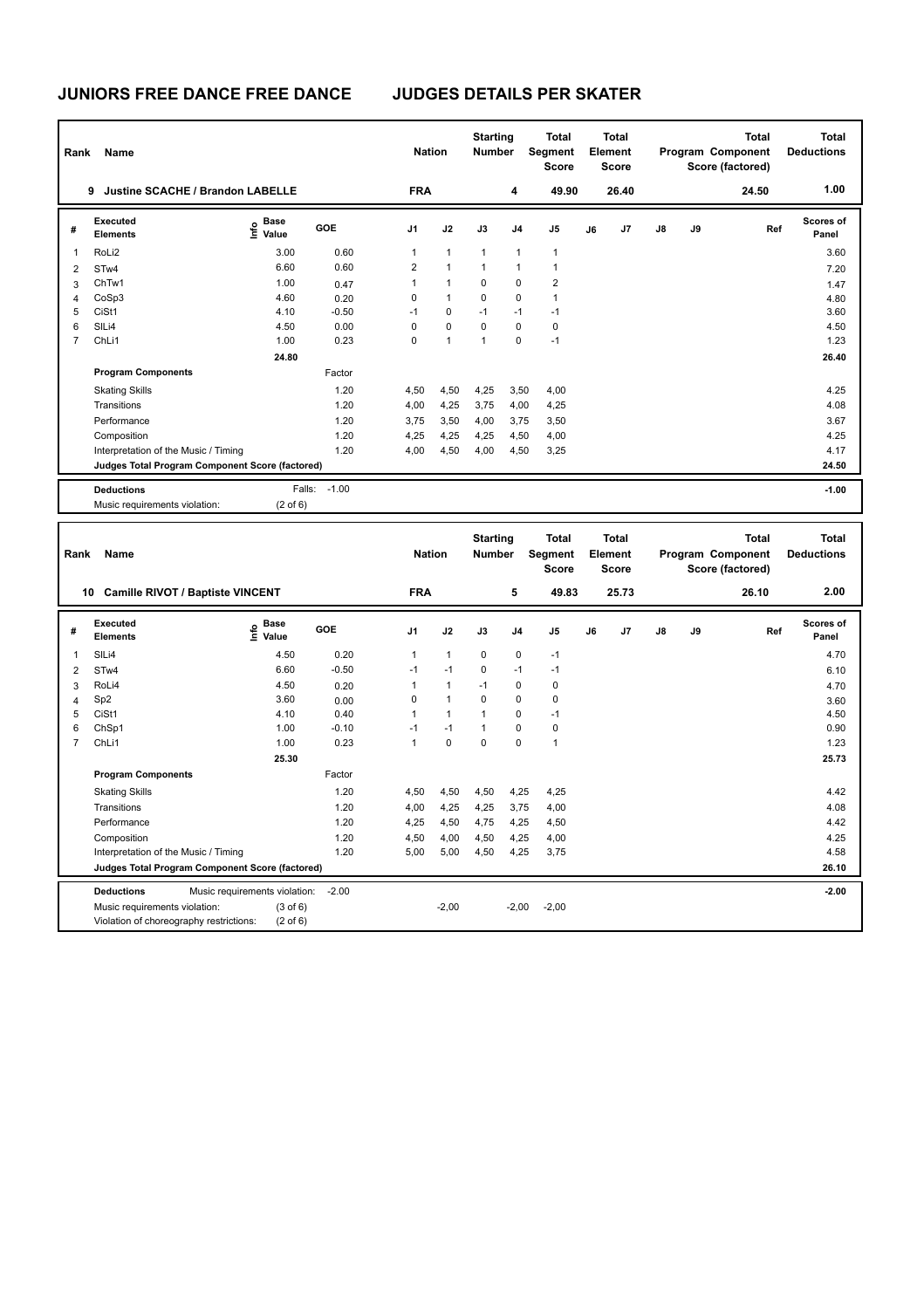| Rank                    | Name                                                                 |                                           |            | <b>Nation</b> |                | <b>Starting</b><br>Number |                | <b>Total</b><br>Segment<br><b>Score</b> |    | <b>Total</b><br>Element<br><b>Score</b> |    |    | <b>Total</b><br>Program Component<br>Score (factored) | <b>Total</b><br><b>Deductions</b> |
|-------------------------|----------------------------------------------------------------------|-------------------------------------------|------------|---------------|----------------|---------------------------|----------------|-----------------------------------------|----|-----------------------------------------|----|----|-------------------------------------------------------|-----------------------------------|
| 11                      | Malene NICHITA-BASQUIN / Jaime GARCIA-MORCUENDE ESP                  |                                           |            |               |                |                           | $\bf 2$        | 47.49                                   |    | 25.39                                   |    |    | 22.10                                                 | 0.00                              |
| #                       | Executed<br>Elements                                                 | $\frac{e}{E}$ Base<br>$\frac{E}{E}$ Value | <b>GOE</b> | J1            | J2             | J3                        | J4             | J5                                      | J6 | J7                                      | J8 | J9 | Ref                                                   | Scores of<br>Panel                |
| 1                       | Sp4                                                                  | 5.60                                      | 0.60       | $\mathbf{1}$  | $\mathbf{1}$   | $\mathbf 0$               | $\mathbf{1}$   | $\mathbf{1}$                            |    |                                         |    |    |                                                       | 6.20                              |
| $\overline{2}$          | SILi4                                                                | 4.50                                      | 0.40       | 0             | $\overline{2}$ | 0                         | $\mathbf{1}$   | $\mathbf{1}$                            |    |                                         |    |    |                                                       | 4.90                              |
| 3                       | CiSt1                                                                | 4.10                                      | $-0.17$    | $-1$          | $\mathbf 0$    | $-1$                      | 0              | $\mathbf 0$                             |    |                                         |    |    |                                                       | 3.93                              |
| $\overline{4}$          | ChSp1                                                                | 1.00                                      | 0.23       | $\mathbf{1}$  | $\mathbf 0$    | $\mathbf 0$               | 0              | $\mathbf{1}$                            |    |                                         |    |    |                                                       | 1.23                              |
| 5                       | STw1                                                                 | 3.10                                      | $-0.30$    | $-1$          | $-1$           | $-2$                      | $-1$           | $-1$                                    |    |                                         |    |    |                                                       | 2.80                              |
| 6                       | CuLi4                                                                | 4.50                                      | 0.60       | $\mathbf{1}$  | $\mathbf{1}$   | $\mathbf{1}$              | $\mathbf 0$    | $\mathbf{1}$                            |    |                                         |    |    |                                                       | 5.10                              |
| $\overline{7}$          | ChLi1                                                                | 1.00                                      | 0.23       | $\mathbf 0$   | $\mathbf{1}$   | $\mathbf 0$               | $\mathbf 0$    | $\mathbf{1}$                            |    |                                         |    |    |                                                       | 1.23                              |
|                         |                                                                      | 23.80                                     |            |               |                |                           |                |                                         |    |                                         |    |    |                                                       | 25.39                             |
|                         | <b>Program Components</b>                                            |                                           | Factor     |               |                |                           |                |                                         |    |                                         |    |    |                                                       |                                   |
|                         | <b>Skating Skills</b>                                                |                                           | 1.20       | 3,75          | 4,50           | 3,25                      | 3,25           | 4,25                                    |    |                                         |    |    |                                                       | 3.75                              |
|                         | Transitions                                                          |                                           | 1.20       | 3,50          | 4,00           | 3,00                      | 3,25           | 4,00                                    |    |                                         |    |    |                                                       | 3.58                              |
|                         | Performance                                                          |                                           | 1.20       | 3,75          | 4,75           | 3,00                      | 3,25           | 3,25                                    |    |                                         |    |    |                                                       | 3.42                              |
|                         | Composition                                                          |                                           | 1.20       | 4,00          | 4,25           | 3,00                      | 3,50           | 4,00                                    |    |                                         |    |    |                                                       | 3.83                              |
|                         | Interpretation of the Music / Timing                                 |                                           | 1.20       | 4,00          | 4,50           | 3,00                      | 3,25           | 4,25                                    |    |                                         |    |    |                                                       | 3.83                              |
|                         | Judges Total Program Component Score (factored)                      |                                           |            |               |                |                           |                |                                         |    |                                         |    |    |                                                       | 22.10                             |
|                         |                                                                      |                                           |            |               |                |                           |                |                                         |    |                                         |    |    |                                                       |                                   |
|                         | <b>Deductions</b>                                                    |                                           |            |               |                |                           |                |                                         |    |                                         |    |    |                                                       | 0.00                              |
|                         | Music requirements violation:                                        | $(2 \text{ of } 6)$                       |            |               |                |                           |                |                                         |    |                                         |    |    |                                                       |                                   |
|                         |                                                                      |                                           |            |               |                |                           |                |                                         |    |                                         |    |    |                                                       |                                   |
|                         |                                                                      |                                           |            |               |                |                           |                |                                         |    |                                         |    |    |                                                       |                                   |
|                         |                                                                      |                                           |            |               |                | <b>Starting</b>           |                | <b>Total</b>                            |    | Total                                   |    |    | <b>Total</b>                                          | <b>Total</b>                      |
| Rank                    | <b>Name</b>                                                          |                                           |            | <b>Nation</b> |                | <b>Number</b>             |                | Segment                                 |    | Element                                 |    |    | Program Component                                     | <b>Deductions</b>                 |
|                         |                                                                      |                                           |            |               |                |                           |                | <b>Score</b>                            |    | <b>Score</b>                            |    |    | Score (factored)                                      |                                   |
|                         |                                                                      |                                           |            |               |                |                           |                |                                         |    |                                         |    |    |                                                       |                                   |
|                         | 12 Chrystal Amandine BRISSAUD / James Vladimir ROUFFANGRA            |                                           |            |               |                |                           | 3              | 40.94                                   |    | 19.24                                   |    |    | 21.70                                                 | 0.00                              |
| #                       | <b>Executed</b><br><b>Elements</b>                                   | $\overset{\circ}{\text{E}}$ Value         | GOE        | J1            | J2             | J3                        | J <sub>4</sub> | J5                                      | J6 | J7                                      | J8 | J9 | Ref                                                   | Scores of<br>Panel                |
| 1                       | CoSp1                                                                | 2.60                                      | 0.00       | 0             | $\mathbf 0$    | 0                         | 0              | 0                                       |    |                                         |    |    |                                                       | 2.60                              |
| $\overline{\mathbf{c}}$ | ChSp1                                                                | 1.00                                      | $-0.10$    | $\mathbf 0$   | $-1$           | $-1$                      | 0              | 0                                       |    |                                         |    |    |                                                       | 0.90                              |
| 3                       | STw1                                                                 | 3.10                                      | $-0.10$    | $-1$          | $-1$           | $\mathbf 0$               | 0              | 0                                       |    |                                         |    |    |                                                       | 3.00                              |
| 4                       | SILi4                                                                | 4.50                                      | 0.00       | 0             | $\mathbf{1}$   | $\mathbf 0$               | $\mathbf 0$    | $\mathbf 0$                             |    |                                         |    |    |                                                       | 4.50                              |
| 5                       | DiSt1                                                                | 4.10                                      | $-0.33$    | $\mathbf 0$   | $\mathbf 0$    | $-1$                      | $-1$           | $-1$                                    |    |                                         |    |    |                                                       | 3.77                              |
| 6                       | RoLi3                                                                | 4.00                                      | $-0.33$    | $-1$          | $-1$           | $\mathbf 0$               | $\pmb{0}$      | $-1$                                    |    |                                         |    |    |                                                       | 3.67                              |
| $\overline{7}$          | ChTw1                                                                | 1.00                                      | $-0.20$    | $-1$          | $-1$           | $-1$                      | 0              | 0                                       |    |                                         |    |    |                                                       | 0.80                              |
|                         |                                                                      | 20.30                                     |            |               |                |                           |                |                                         |    |                                         |    |    |                                                       | 19.24                             |
|                         | <b>Program Components</b>                                            |                                           | Factor     |               |                |                           |                |                                         |    |                                         |    |    |                                                       |                                   |
|                         |                                                                      |                                           | 1.20       | 3,75          |                | 4,00                      |                |                                         |    |                                         |    |    |                                                       | 3.92                              |
|                         | <b>Skating Skills</b>                                                |                                           |            |               | 4,25           |                           | 3,75           | 4,00                                    |    |                                         |    |    |                                                       |                                   |
|                         | Transitions                                                          |                                           | 1.20       | 3,25          | 4,00           | 3,75                      | 3,75           | 3,25                                    |    |                                         |    |    |                                                       | 3.58                              |
|                         | Performance                                                          |                                           | 1.20       | 3,25          | 3,25           | 3,75                      | 3,25           | 3,50                                    |    |                                         |    |    |                                                       | 3.33                              |
|                         | Composition                                                          |                                           | 1.20       | 3,75          | 3,50           | 3,50                      | 3,75           | 3,75                                    |    |                                         |    |    |                                                       | 3.67                              |
|                         | Interpretation of the Music / Timing                                 |                                           | 1.20       | 3,75          | 3,75           | 3,50                      | 3,50           | 3,25                                    |    |                                         |    |    |                                                       | 3.58                              |
|                         | Judges Total Program Component Score (factored)<br><b>Deductions</b> |                                           |            |               |                |                           |                |                                         |    |                                         |    |    |                                                       | 21.70<br>0.00                     |